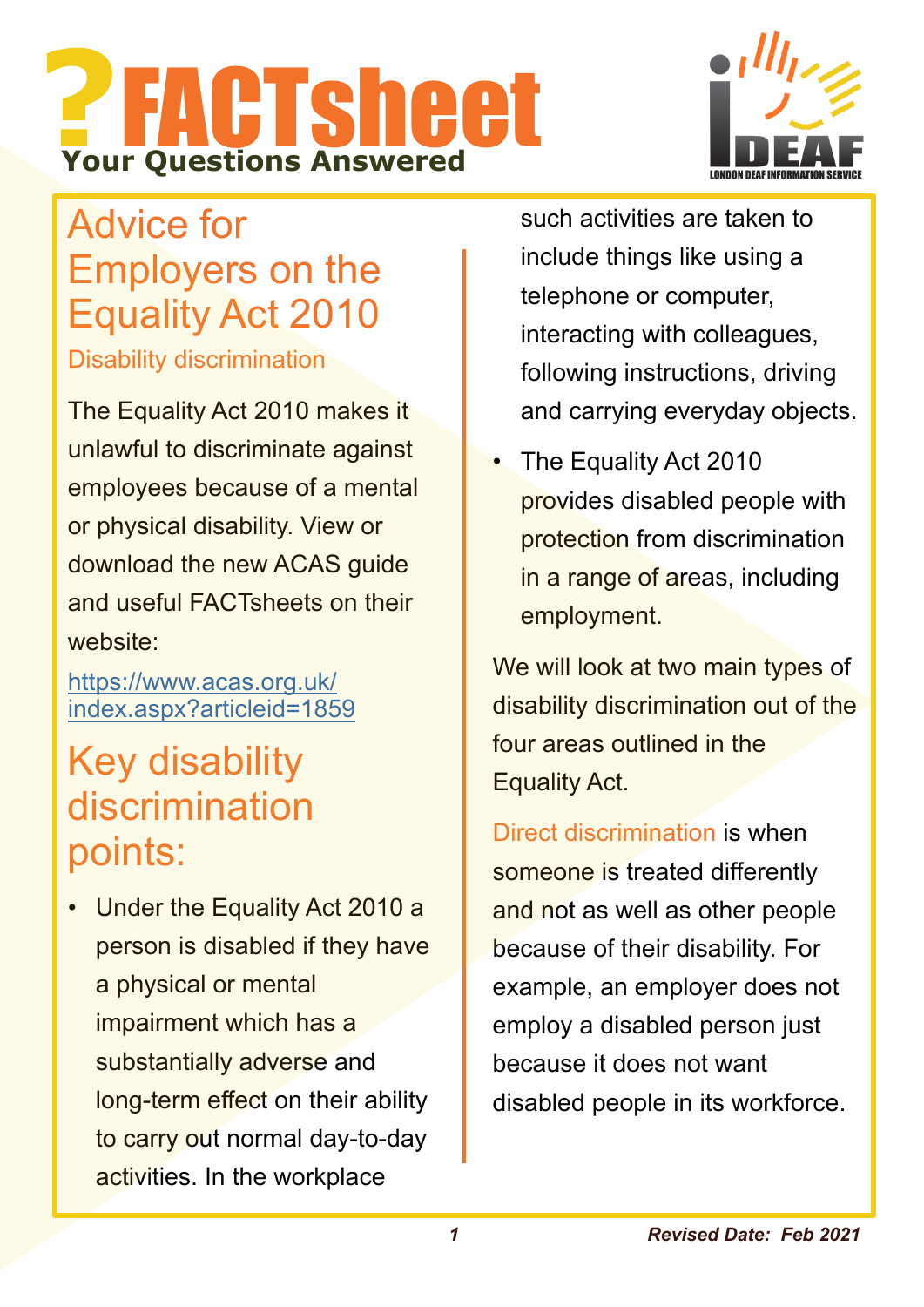There are three different kinds of treating someone 'less favourably' because of:

- their own disability (ordinary direct discrimination)
- a perceived disability (direct discrimination by perception)
- their association with someone who is disabled (direct discrimination by association).

Indirect discrimination can occur where a workplace rule, practice or procedure is applied to all employees, but disadvantages those who are disabled. A disabled employee or job applicant claiming indirect discrimination must show how they have been personally disadvantaged, as well as how the discrimination has or would disadvantage other disabled employees or job candidates.

In some limited circumstances, indirect discrimination may be justified if it is necessary for the business to work. For example, an employer may reject an applicant with a severe back

problem where heavy manual lifting is an essential part of the job.

# Failure to make reasonable adjustments

An employer failing to make reasonable adjustments for a disabled job applicant or worker is one of the most common types of disability discrimination. If a worker or job applicant feels they have been discriminated against, they can make a claim of disability discrimination to an employment tribunal. However, it is best they talk to the employer first to try to resolve the issue informally. Having a discussion can often help the employer to understand the issues and concerns, and help to resolve the matter quickly and before it escalates further.

Contact us for more advice or if you need to provide communication support so that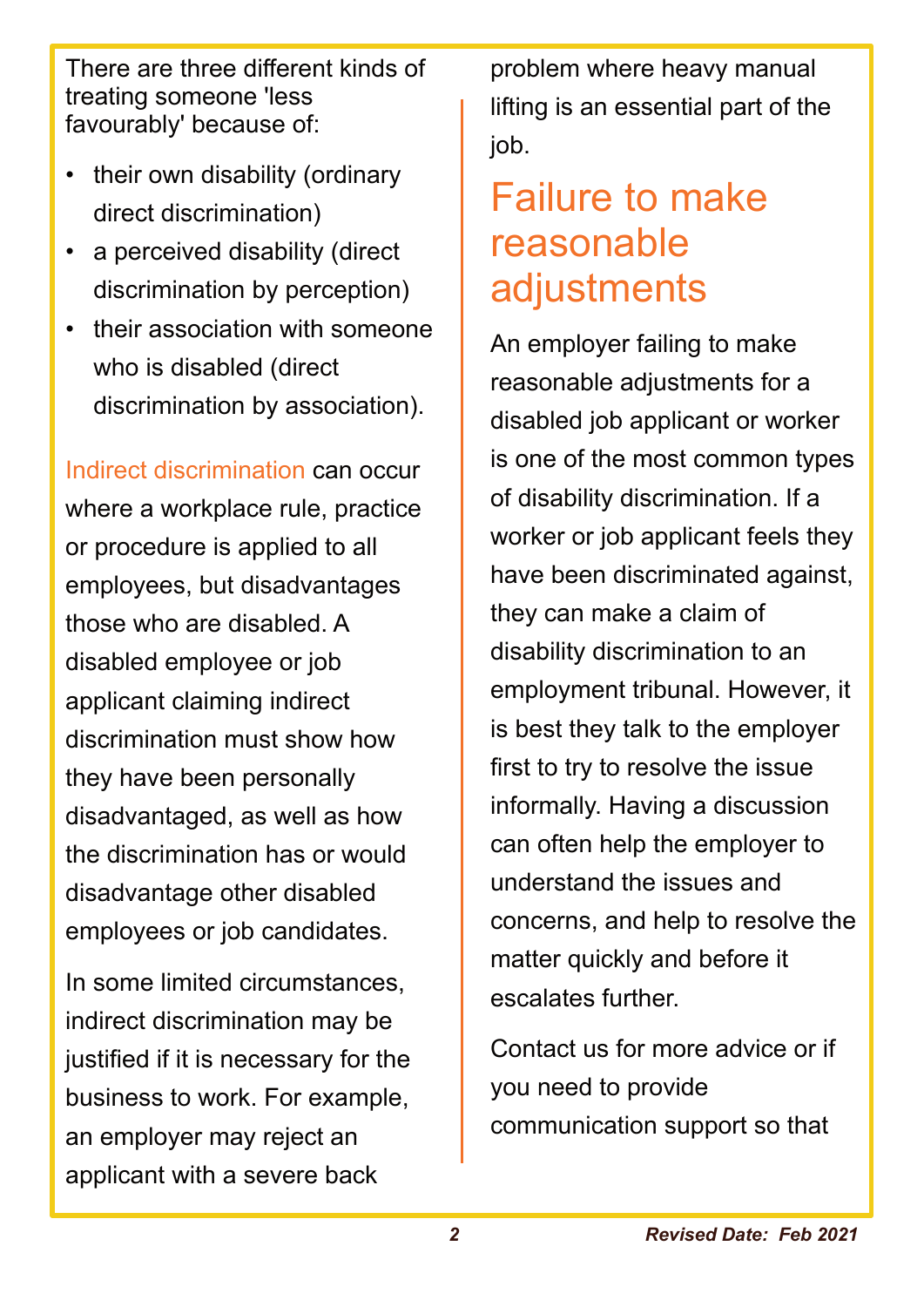you can have these important conversations.

## What is meant by the duty to make reasonable adjustments?

The **Equality Act 2010** says changes or adjustments should be made to ensure disabled people can access the following things:

- education
- employment
- housing
- goods and services like shops, banks, cinemas, hospitals, council offices, leisure centres
- associations and private clubs like the Scouts and Guides, private golf clubs and working men clubs.

For you as the employer what is meant by reasonable adjustments?

Adjustments only have to be made if it is **reasonable** to do so.

What is a reasonable adjustment depends on things like:

- the disability and the needs
- how practicable the changes are
- if the change will overcome the disadvantage your disabled employees are experiencing
- the size of the organisation
- how much money and resources you have available
- the cost of making the changes
- if any changes have already been made

# What can an you as an employer do?

There are three different things people or organisations may have to do to make it easier for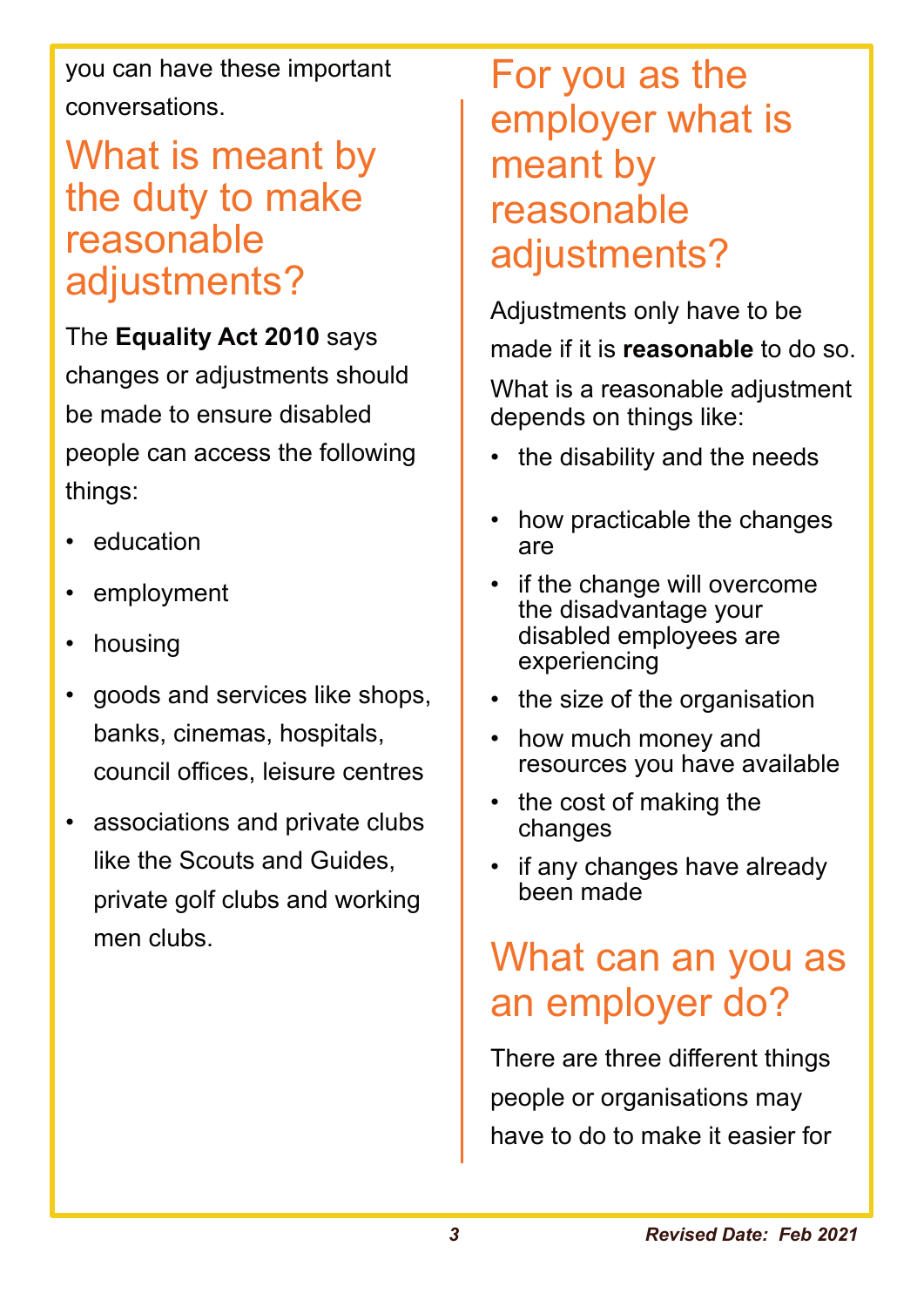disabled employees to access or do something.

### Change the way things are done

Some people or organisations may have a certain way of doing things which makes it more difficult for disabled employees to or do something. This could be a formal or informal policy, a rule or a practice. It could also be a oneoff decision.

The Equality Act calls this a **provision**, **criterion** or **practice**.

As an organisation you should change these things if they are a barrier for your disabled employees, unless it's unreasonable to do so.

#### Provide extra aids or services

Sometimes your disabled employee may need particular aids or equipment to help them access or do something. Or they may need additional services. The Equality Act calls this **auxiliary aids** and **services**. Here are examples of auxiliary aids and services which could be provided to help them:

- a portable induction loop for people with hearing aids
- BSL interpreters
- providing information in alternative formats, such as Braille or audio CD's

• extra staff assistance. **Example**: *A solicitor offers to come and meet a disabled person at their home and that person has severe agoraphobia and find it difficult to leave their home. Normally, a solicitor only makes appointments at the office. The solicitor could provide this person with an extra service under their duty to provide reasonable adjustments.*

# When do employers have to make these adjustments?

The Equality Act says there is a duty to make reasonable adjustments if the disabled